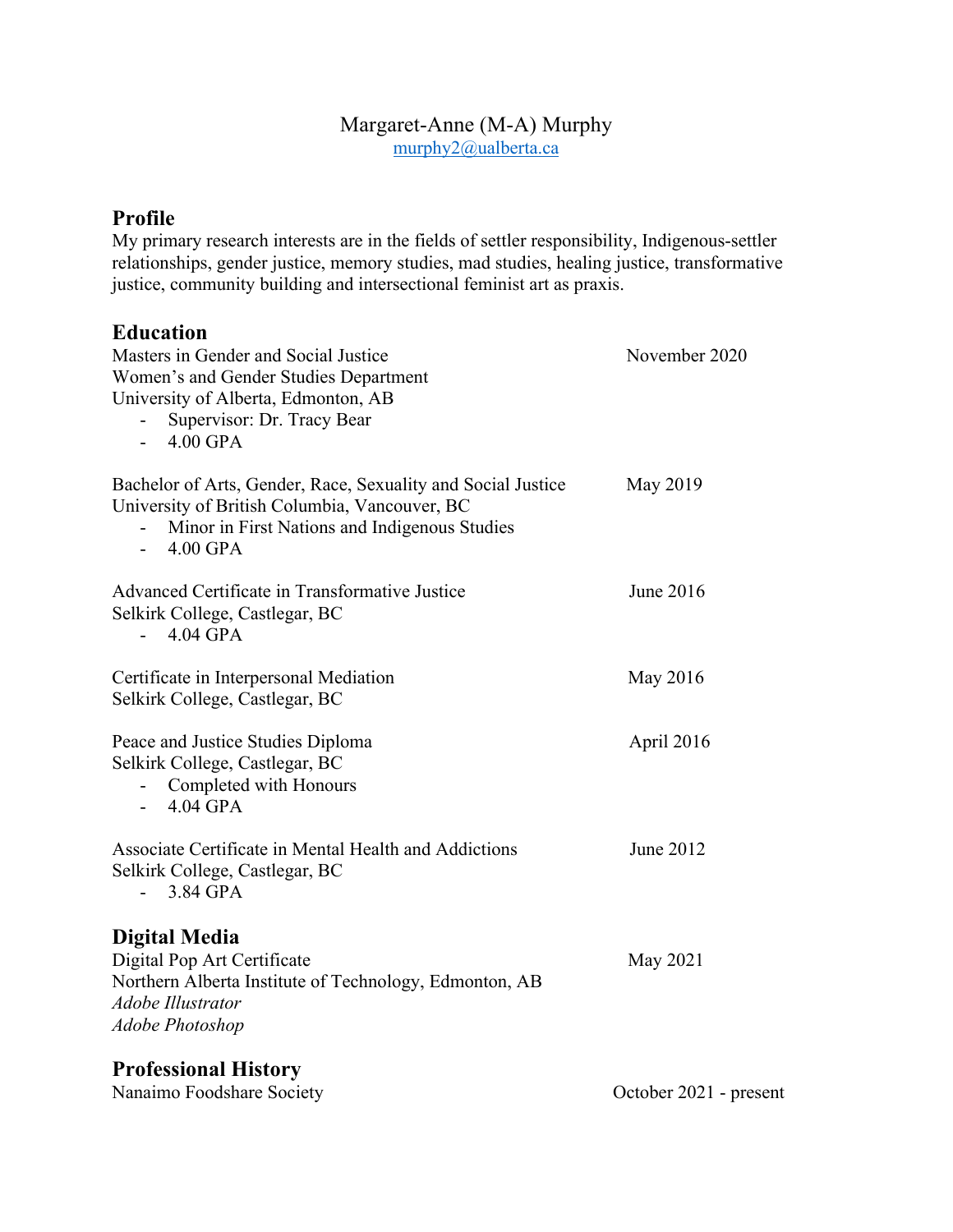| <b>Cultivating Abilities Facilitation Assistant</b>                                                                                                                                                   |                              |
|-------------------------------------------------------------------------------------------------------------------------------------------------------------------------------------------------------|------------------------------|
| <b>Elections Canada</b><br>Nanaimo, BC                                                                                                                                                                | September 2021               |
| Deputy Returning Officer                                                                                                                                                                              |                              |
| <b>Statistics Canada</b><br>Interviewer/Enumerator                                                                                                                                                    | June $2021$ – September 2021 |
| Remote First Nations Reserves Travel Team                                                                                                                                                             |                              |
| MPA Society, Vancouver, BC<br>Mental Health Support Worker                                                                                                                                            | April 2017 – August 2019     |
| Stepping Stones, Nelson, BC<br><b>Emergency Frontline Support Worker</b>                                                                                                                              | Nov $2012$ – August 2016     |
| Nelson and District Youth Centre, Nelson, BC<br>Youth Worker                                                                                                                                          | April $2010 -$ August $2016$ |
| Solely led and facilitated a weekly youth group for girls from 2010-2013 with up to 20<br>participants and two practicum students from Selkirk College<br>Taught community yoga weekly from 2012-2014 |                              |
| <b>Volunteer Experience</b><br>Ada'itsx/Fairy Creek Blockade<br>Supporter and Land Defender                                                                                                           | October 2021                 |
| Wikipedia<br>Editor                                                                                                                                                                                   | September 2020 - present     |
| Unist'ot'en Camp<br>Wet'suwet'en Territory<br>Supporter and Land Defender                                                                                                                             | August - September 2020      |
| Pekiwewin<br>Solidarity Relief and Prayer Camp Against Police Violence<br>Edmonton, AB<br>Volunteer                                                                                                   | August 2020                  |
| Alberta Council of Women's Shelters<br><b>Community Service Learning Project</b><br>University of Alberta<br>Data Analyst and Archivist                                                               | August 2020                  |
| Veg in Yeg<br>Urban Farm, Edmonton, AB<br>Volunteer                                                                                                                                                   | June 2020 – October 2020     |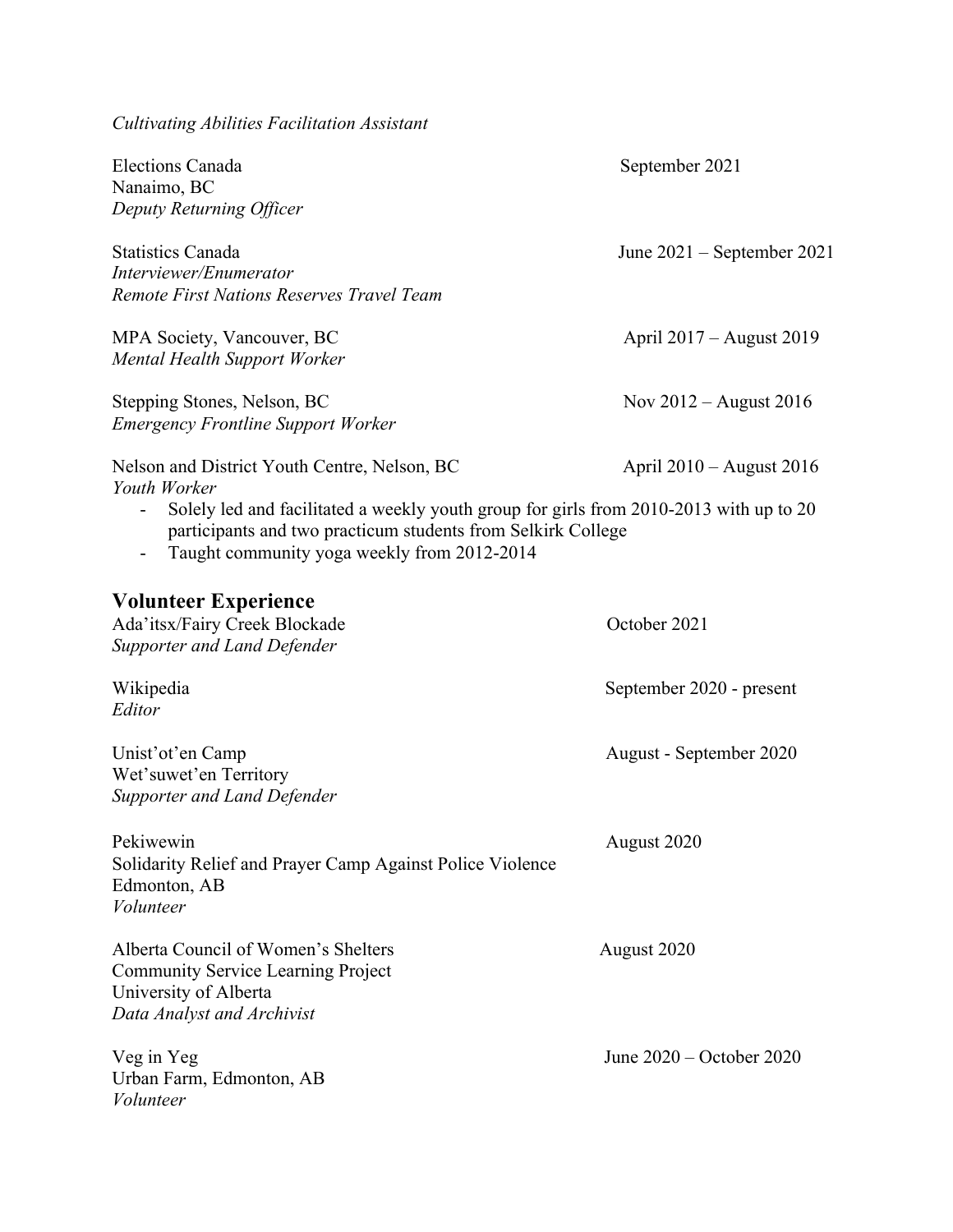| Prairie Urban Farm<br>University of Alberta<br>Volunteer                                                                                       | May $2020$ – October 2020         |
|------------------------------------------------------------------------------------------------------------------------------------------------|-----------------------------------|
| Intersections of Gender<br>University of Alberta<br>Affiliate                                                                                  | May 2020 - present                |
| Interdisciplinary Graduate and Undergraduate Conference<br>Gender and Women's Studies, March 27-28, 2020<br>University of Alberta<br>Organizer | November 2019 – March 2020        |
| <b>Extinction Rebellion</b><br><b>Community Service Learning Project</b><br>University of Alberta<br>Researcher                                | Sept $2019$ – December 2019       |
| <b>Students Against Bigotry</b><br>University of British Columbia<br>Organizer                                                                 | May 2019 – August 2019            |
| Social Justice Centre<br>University of British Columbia<br>Member                                                                              | June 2018 - August 2019           |
| The Talon: UBC's Alternative Student Press<br>University of British Columbia<br>Editor                                                         | September 2017 – April 2019       |
| Ignite Undergraduate Journal<br>Gender, Race, Sexuality and Social Justice<br>University of British Columbia<br>Editor                         | October $2018 -$ August 2019      |
| <b>Sexual Assault Support Centre</b><br>University of British Columbia<br>Volunteer                                                            | September 2018 – August 2019      |
| Defender Dance: Party for Unist'ot'en<br>Vancouver, BC<br>Volunteer                                                                            | January 2019                      |
| Coalition of Progressive Electors (C.O.P.E)<br>Vancouver, BC<br>Volunteer                                                                      | <b>August 2018 – January 2019</b> |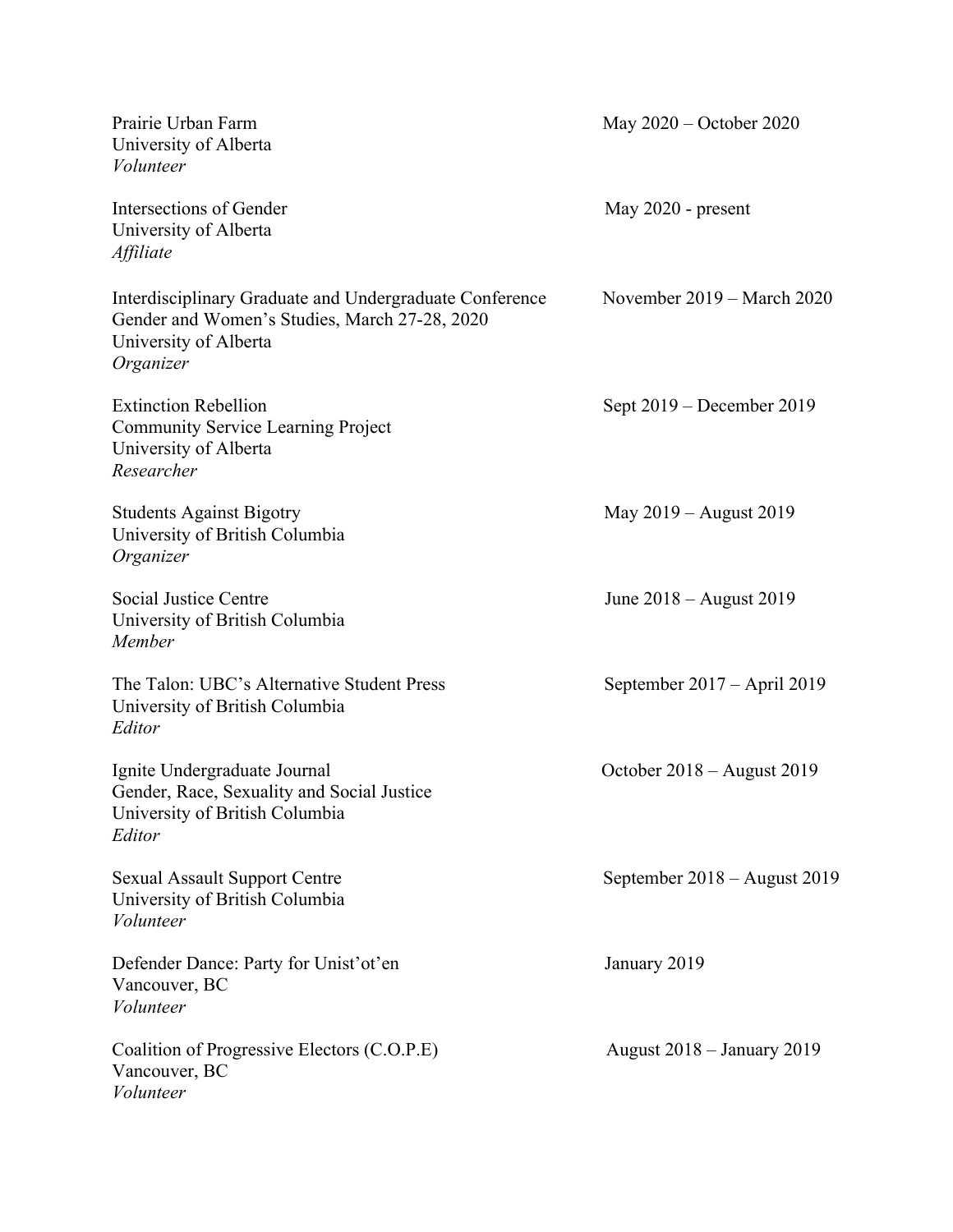| <b>Critical Ethnic Studies Conference</b><br>University of British Columbia<br>Volunteer                                                                                                                                                                                    | June 2018                  |  |
|-----------------------------------------------------------------------------------------------------------------------------------------------------------------------------------------------------------------------------------------------------------------------------|----------------------------|--|
| Nelson and District Women's Centre<br>Nelson, BC<br>Member and volunteer                                                                                                                                                                                                    | June $2011 -$ June $2018$  |  |
| Queer Arts Festival<br>Vancouver, BC<br>Volunteer                                                                                                                                                                                                                           | June 2018, June 2017       |  |
| Native American & Indigenous Studies Association (NAISA)<br><b>Annual Conference</b><br>University of British Columbia<br>Volunteer                                                                                                                                         | June 2017                  |  |
| <b>Talking Stick Festival</b><br>Vancouver, BC<br>Volunteer                                                                                                                                                                                                                 | February 2017              |  |
| Kitchen Table Discussions on settler responsibility<br>Nelson, BC<br>Co-Facilitator                                                                                                                                                                                         | February – June $2016$     |  |
| Let's Talk Justice, Equality and Power<br><b>Community Conversations</b><br>Nelson, BC<br>Co-organizer                                                                                                                                                                      | June 2016 - August 2016    |  |
| <b>Rights Action</b><br>Supporter and activist on delegation to Honduras, where we met Indigenous leaders, feminists,<br>environmentalists and activists who are resisting Canadian and American mining companies,<br>sweatshops, palm oil plantations and tourism projects | June 2016                  |  |
| Kootenays for a Pipeline Free BC                                                                                                                                                                                                                                            | January 2015 - August 2016 |  |
| Nelson, BC<br>Activist and head organizer of fundraisers for Indigenous self-determination (Unist'ot'en camp<br>and smum iem) and events for environmental justice issues, such as critical mass bike rides                                                                 |                            |  |
| Unist'ot'en Camp<br>Wet'suwet'en Territory<br>Volunteer and supporter; brought \$3000 in food and monetary donations, helped cook, clean,<br>and do light construction work                                                                                                 | <b>July 2015</b>           |  |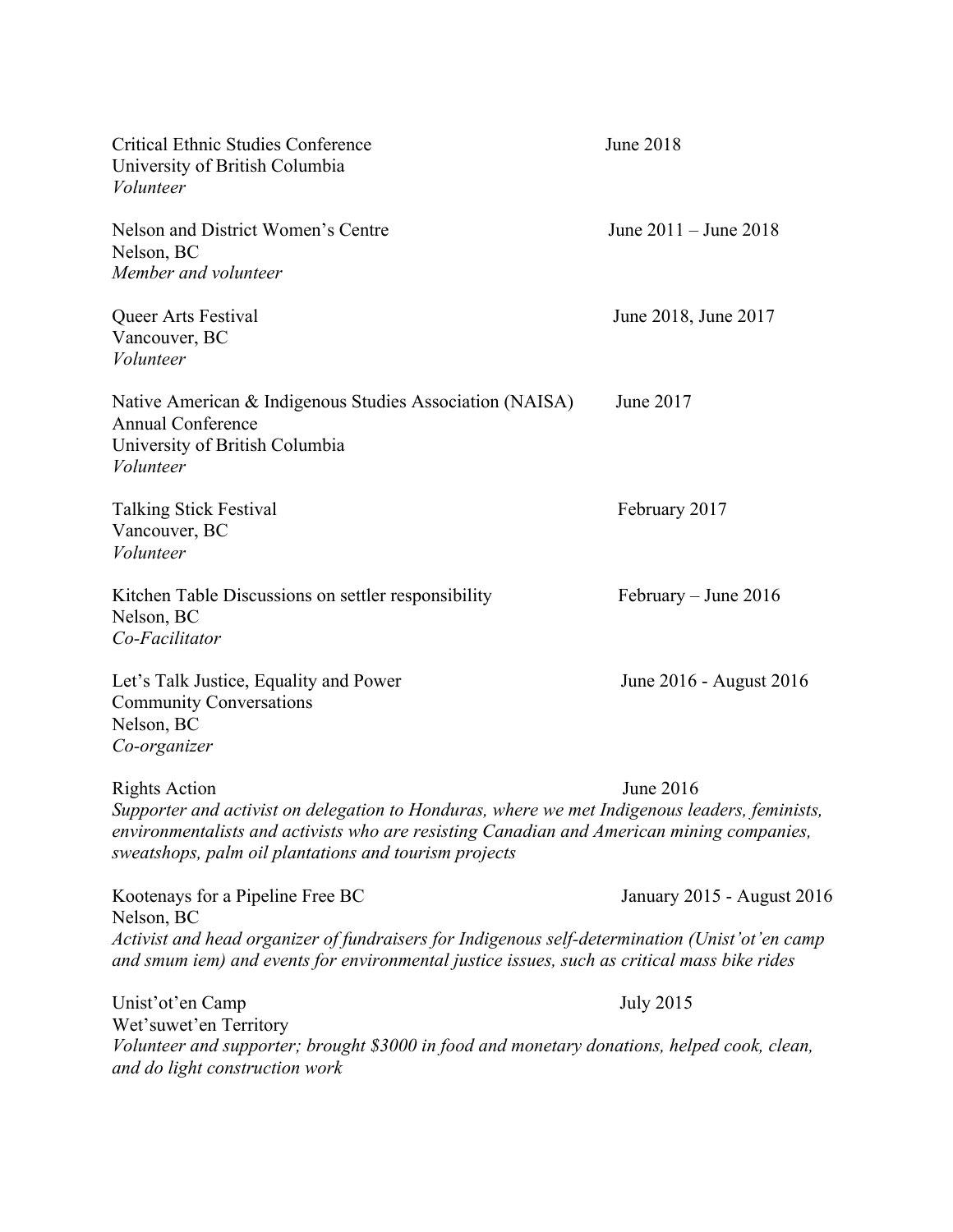Kootenay Co-op Radio April 2009 - August 2016 Nelson, BC *Member, Radio Show Host, DJ and Volunteer* Harvest Rescue July 2012 – Aug 2016 Nelson, BC *Volunteer* Youth Restorative Justice Circle November 2013 Nelson, BC *Support person for 3 youth during the circle and during their community hours* International Women's Day, Eagles Hall March 2012 Nelson, BC *Organized a youth musical performance* **Conference Presentations** Women and Gender Studies Institute Graduate Conference **October 2020** Speaking to Power: Feminist Theories and Praxes University of Toronto, ON *"Revisioning 'The Visionaries': A Critical Pedagogy of Place, Settler Implication, and Modes of Selected Remembrance and Erasure on Papaschase Cree Land (University of Alberta campus)"* Interdisciplinary Graduate & Undergraduate Conference March 2020 Gender and Women's Studies, University of Alberta, AB *"Revisioning 'The Visionaries': A Critical Pedagogy of Place, Settler Implication, and Modes of Selected Remembrance and Erasure on Papaschase Cree Land (University of Alberta campus)"* [Conference cancelled because of COVID-19] Interdisciplinary Graduate Conference on Identity, Gender & March 2020 Ideology, University of Victoria, BC *"Revisioning 'The Visionaries': A Critical Pedagogy of Place, Settler Implication, and Modes of Selected Remembrance and Erasure on Papaschase Cree Land (University of Alberta campus)"* International Peace and Justice Studies Conference September 2016 Selkirk College, Nelson, BC *"On the Ground in Honduras"* **Lectures and Talks** Mir Centre Peace Café community presentation August 2016 Selkirk College, Nelson, BC *Facilitator: "On the Ground in Honduras"*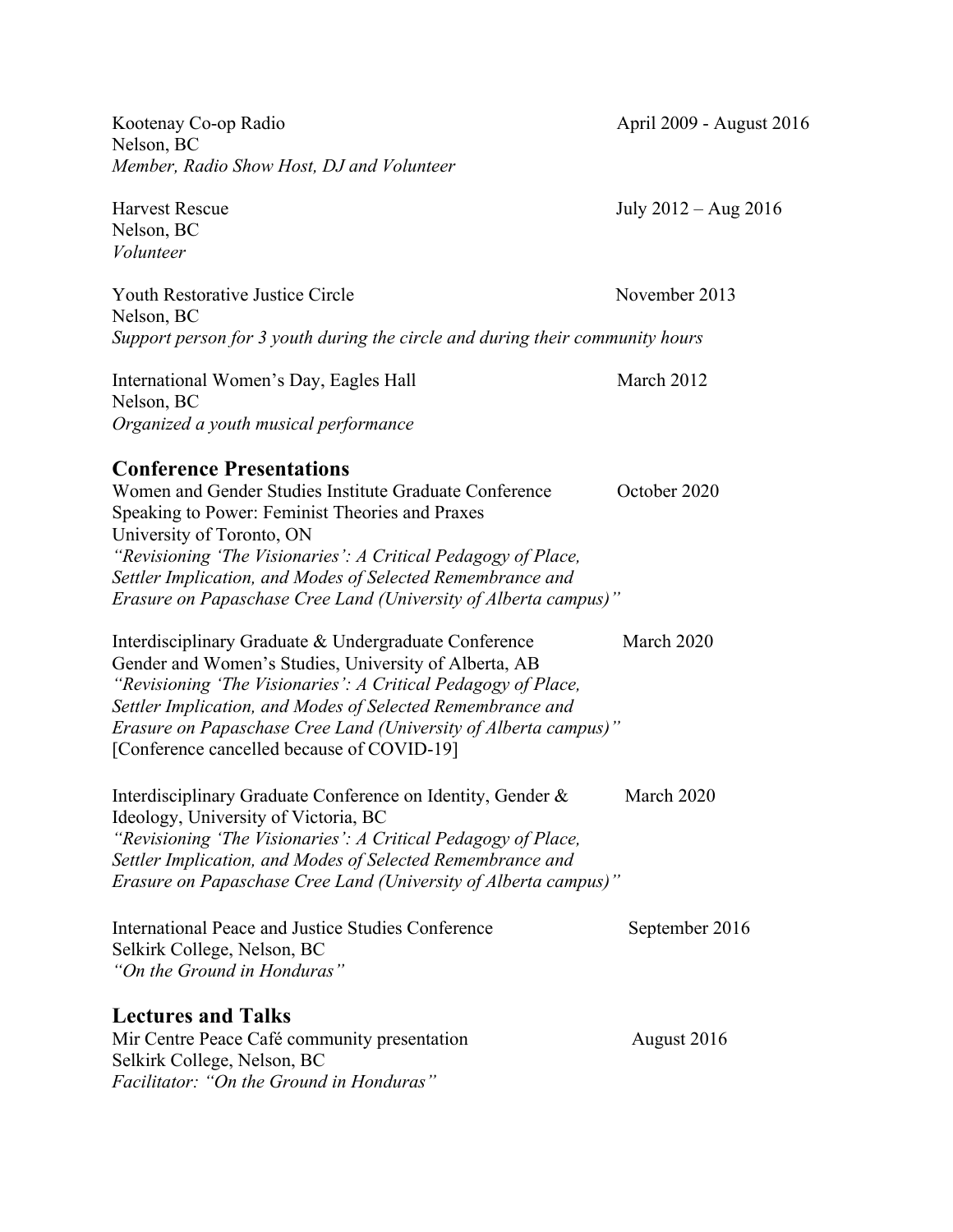| Girls Empowerment Movement (GEM), Nelson, BC<br><b>Guest Facilitator</b>                                                                      | March 2016         |
|-----------------------------------------------------------------------------------------------------------------------------------------------|--------------------|
| Selkirk College Scholarship Ceremony<br><b>Closing Remarks</b>                                                                                | September 2015     |
| Young Women's Peace Leadership Camp, near Nelson, BC<br>Facilitated two workshops: 'Consent' & 'Notes from the Unist' ot' en Resistance Camp' | August 2015        |
| Naomi Klein, Brilliant Cultural Centre, Castlegar, BC<br>Opening Remarks and Introduction to Naomi Klein                                      | April 2015         |
| Critical Mass Bike Ride for a Clean Energy Future, Nelson, BC<br><b>Opening Remarks</b>                                                       | <b>July 2014</b>   |
| Art<br>Feels: An Art Show<br>Nanaimo, BC<br>Artist & Organizer                                                                                | February 2022      |
| Split Lip Magazine cover<br>January 2022 issue<br><b>Artist</b>                                                                               | January 2022       |
| Vault Christmas Art Market<br>Nanaimo, BC<br><b>Artist</b>                                                                                    | December 2021      |
| Out from the Mist<br>Photographic Representations of Mental Health<br><b>Artist</b>                                                           | November 2021      |
| Creatures of the Night Market<br><b>Creature Gallery</b><br>Nanaimo, BC<br><b>Artist</b>                                                      | October 2021       |
| #whatnow documentary theatre and dance creation<br>Alley Theatre<br>Vancouver, BC<br>Interviewee                                              | October – Nov 2021 |
| Mining Injustice Solidarity Network<br>Imaginings: A World Without Extractivism<br>Poet                                                       | September 2021     |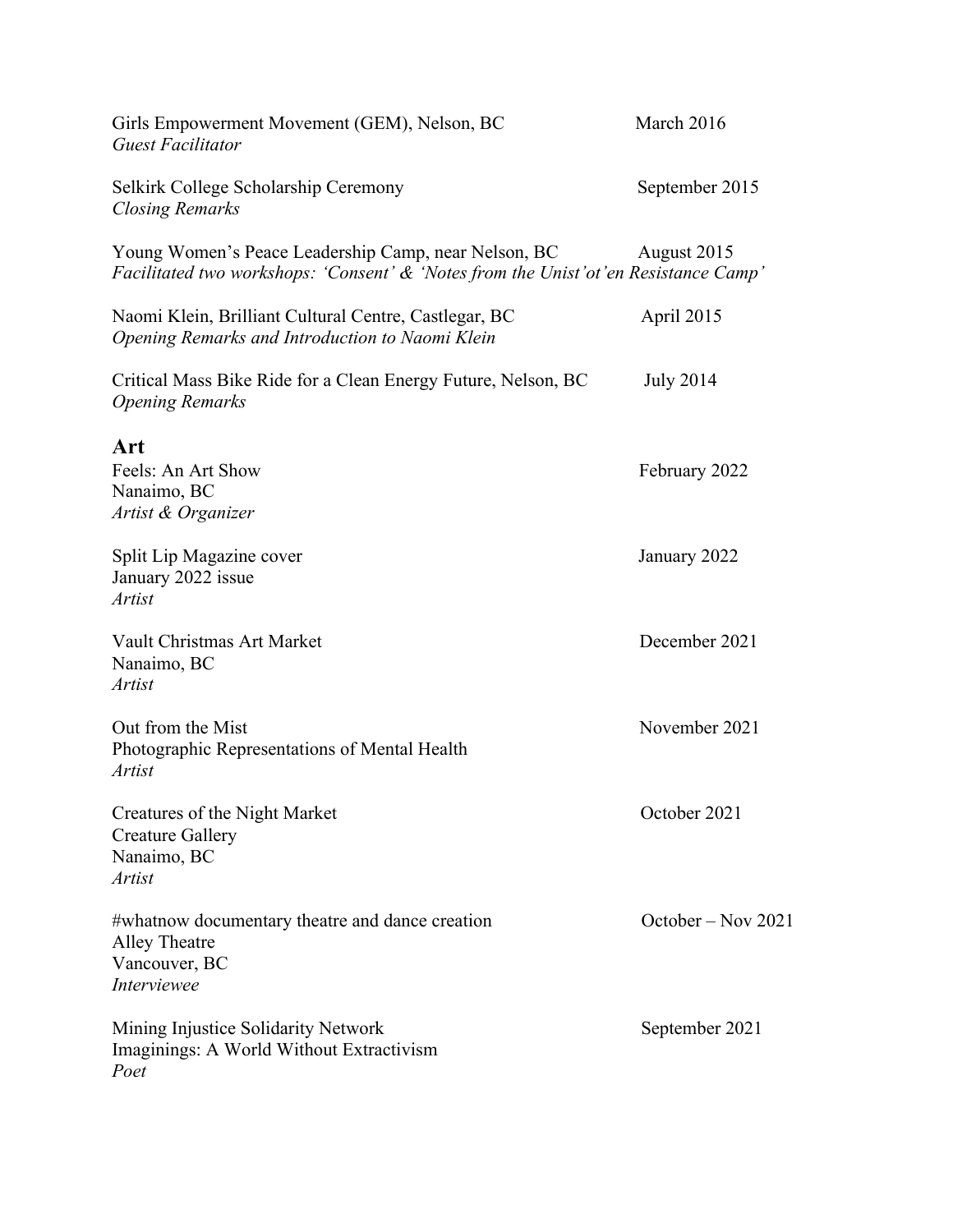| <b>APIRG Almanac</b><br>2021/2022 Edition<br>Edmonton, AB<br>Artist & Poet                                                                                                         | September 2021      |
|------------------------------------------------------------------------------------------------------------------------------------------------------------------------------------|---------------------|
| Wyrd Wealth<br>Nanaimo, BC<br><b>Artist</b>                                                                                                                                        | August 2021-present |
| With Intensions<br>Vancouver, BC<br>Poet                                                                                                                                           | August 2021         |
| <b>Creature Gallery Art Show</b><br>Nanaimo, BC<br><b>Artist</b>                                                                                                                   | <b>July 2021</b>    |
| With Intensions<br>Vancouver, BC<br>Artist                                                                                                                                         | June 2021           |
| Hyper Enigma<br>Arts, Culture, Literature<br>Artist                                                                                                                                | June 2021           |
| SASCxHatch's "Still Breathing" Art Showcase<br>Vancouver, BC<br><b>Artist</b>                                                                                                      | March 2021          |
| Healing Fires: Art by Survivors and Allies<br>Art Show presented by Sexual Assault Support Centre (SASC)<br>Vancouver, BC<br><b>Artist</b>                                         | May 2019            |
| Social Justice Centre<br>University of British Columbia<br>Designed 6 stickers relating to social justice issues; received funding to print hundreds for<br>distribution on campus | September 2018      |
| Community Art Show & Winter Print Sale<br>Nelson, BC<br><i>Artist</i>                                                                                                              | December 2014       |
| <b>DIY T-Shirt Contest</b><br><b>Nelson Committee on Homelessness</b><br>Homelessness Action Week                                                                                  | October 2013        |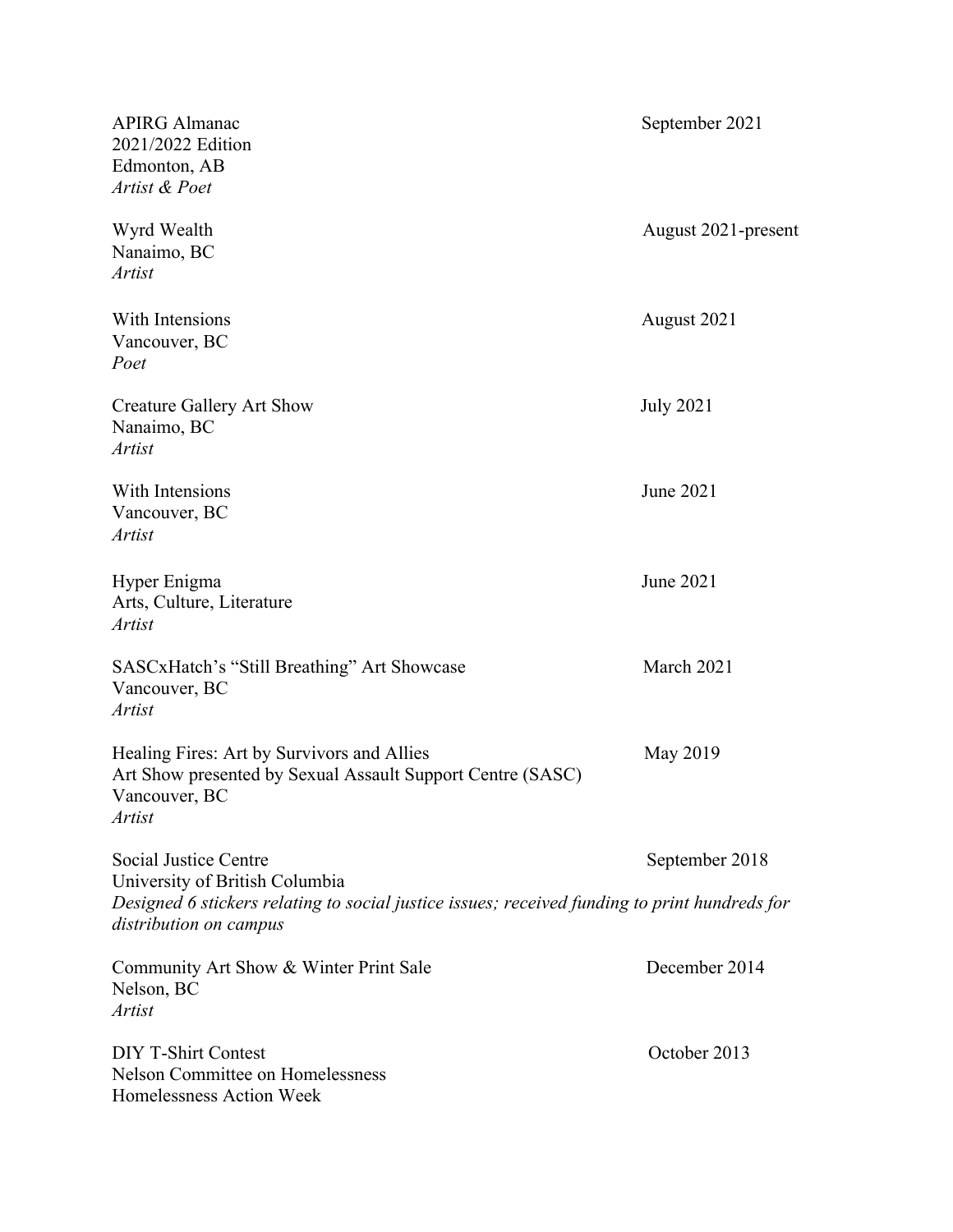*Artist (Winner 21-to-30-year-old category)*

#### **Publications**

Murphy, M.A. (2022, February). Not Much Without [Poem]. *Vallum: Contemporary Poetry, 19*  (1).

Murphy, M.A. (2021, September). New Worlds [Poem], Treaty 6 [Visual Art]. *APIRG Almanac*.

Murphy, M.A. (2021, September). New Worlds [Poem]. *Mining Injustice Solidarity Network.*

Murphy, M.A. (in press). *Flowers.* Backlash Press.

Murphy, M.A. (2021, August). New Worlds [Poem]. *With Intensions.*  https://linktr.ee/Withintensions

Murphy, M.A. (2021, July). You are more than your productivity [Drawing]. Becoming (Un)Productive: Grieving Death, Reclaiming Life. *New Sociology: Journal of Critical Praxis.* York University, Toronto, ON.

Murphy, M.A. (2021, May). What springtime feels like [Visual Art]. *With Intensions.* https://linktr.ee/Withintensions

Murphy, M.A. (2021, May). Flower Explosion [Visual Art]. *Hyper Enigma: Arts, Culture, Literature*. https://www.hyperenigma.com

Murphy, M.A. (2021, March). Untitled [Poem & Photograph]. Still Breathing: A Community Zine. *Hatch Art Gallery*. https://www.hatchartgallery.com/sasc-still-breathing-zine

Murphy, M.A. (2021, February 1). 'Reconciliation is Dead': Unist'ot'en Camp, Land Back and How the Movements can Inform Settler Responsibilities and Indigenous-Settler Relationships Going Forward. *Education and Research Archive.* https://era.library.ualberta.ca/items/147ba372- 9198-49ec-b3b9-924f50480c72

Murphy, M.A. (2020, November 24). Revisioning 'The Visionaries': A Critical Pedagogy of Place, Settler Implication, and Modes of Selected Remembrance and Erasure on Papaschase Cree Land (University of Alberta campus). *Verges.* https://journals.uvic.ca/index.php/verges/article/view/19697

Murphy, M-A. (2019, March 26). Back off, TERFs. *The Talon: UBC's Alternative Student Press*. R https://thetalon.ca/back-off-terfs/

Murphy, M.A. (2017, May 14). The importance of gender in Never Alone as an act of visual and Indigenous sovereignty. *Never Alone: Resources and Reflections.* https://ilsaneveralone.wordpress.com/2017/05/14/the-importance-of-gender-in-never-alone-asan-act-of-visual-and-indigenous-sovereignty